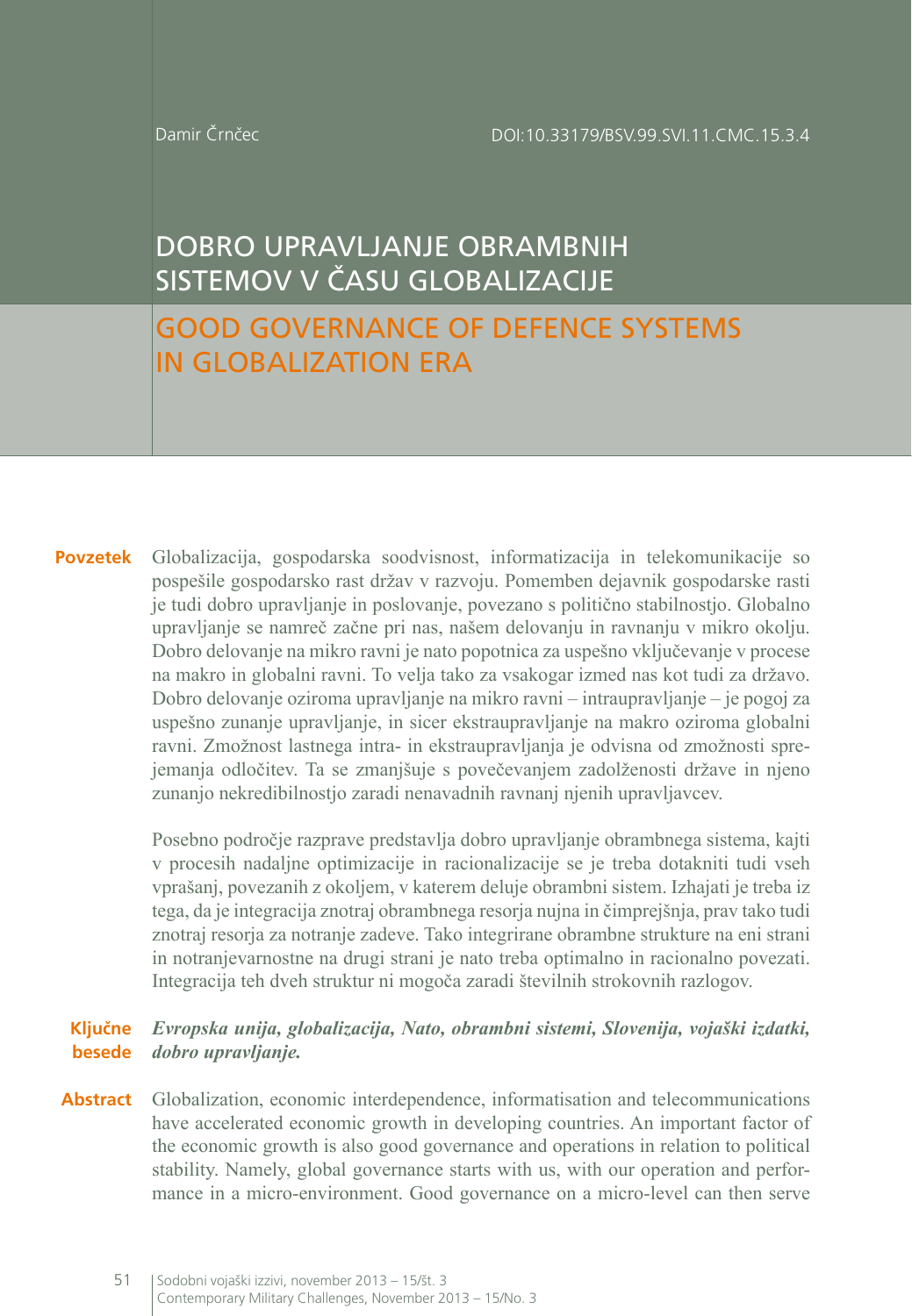as a good companion on the path towards inclusion in the processes on a macro and global level. This is true for each and everyone of us as well as for the country. Good governance, that is governance on a micro level, *intra-governance*, is a pre-condition for successful external, *extra-governance* on a macro, global level, whereas an ability of our own intra- and extra-governance depends on the ability to take decisions. However, this ability decreases with increasing indebtedness of the country and its external unreliability resulting from unusual actions of its managers.

Good governance of the defence system represents a special topic of the discussion, as the processes of further optimization and rationalization need to address also the issues relating to the environment in which the defence system operates. Our reasoning must therefore stem from the fact that integration is urgent within both, the defence and interior structure. The integrated defence structure on one side and the internal security structure on the other should then be optimally and rationally integrated. However, integration of these two structures is impossible for numerous expert-level reasons.

#### *European Union, globalization, NATO, defence systems, Slovenia, military expenditure, good governance.* **Key words**

Governance and good governance are two concepts that are not very well known in a general context, let alone in a more specific defence or military field. Nevertheless, worth mentioning is the importance of good governance in the defence field as something that is not only desired or recommended, but urgent. In the time when financial resources are declining and when rationalization and optimization are on the move, good governance can act as a unique shock absorber trying to reduce the damage suffered by the defence system. The optimal ratio between the financial resources allocated for the costs of the personnel, operational activities and new acquisitions, which is 50:30:20, represents, in the case of Slovenia, a distant history and even more uncertain future. **Introduction**

> Slovenia has found itself in a worse economic crisis than the majority of the European Union or Euro zone. It forms part of the environment where developing countries have not known the meaning of the economic crisis for a decade or two. Therefore, the ambition and the main purpose of this article is, in addition to explain the basic terminology, to demonstrate and analyze the actual economic crisis from the global and European point of view, to determine how, if at all, the economic crisis influences the global defence expenditure, and to analyze the placement of Slovenia in this context both, from the economic and defence point of view. A logical question that arises at this point refers to the relation between good governance and economic crisis.

> I dare to say that countries with a stable political structure, aspiring-to-the-statehood tradition and due understanding of the meaning of the governance, training,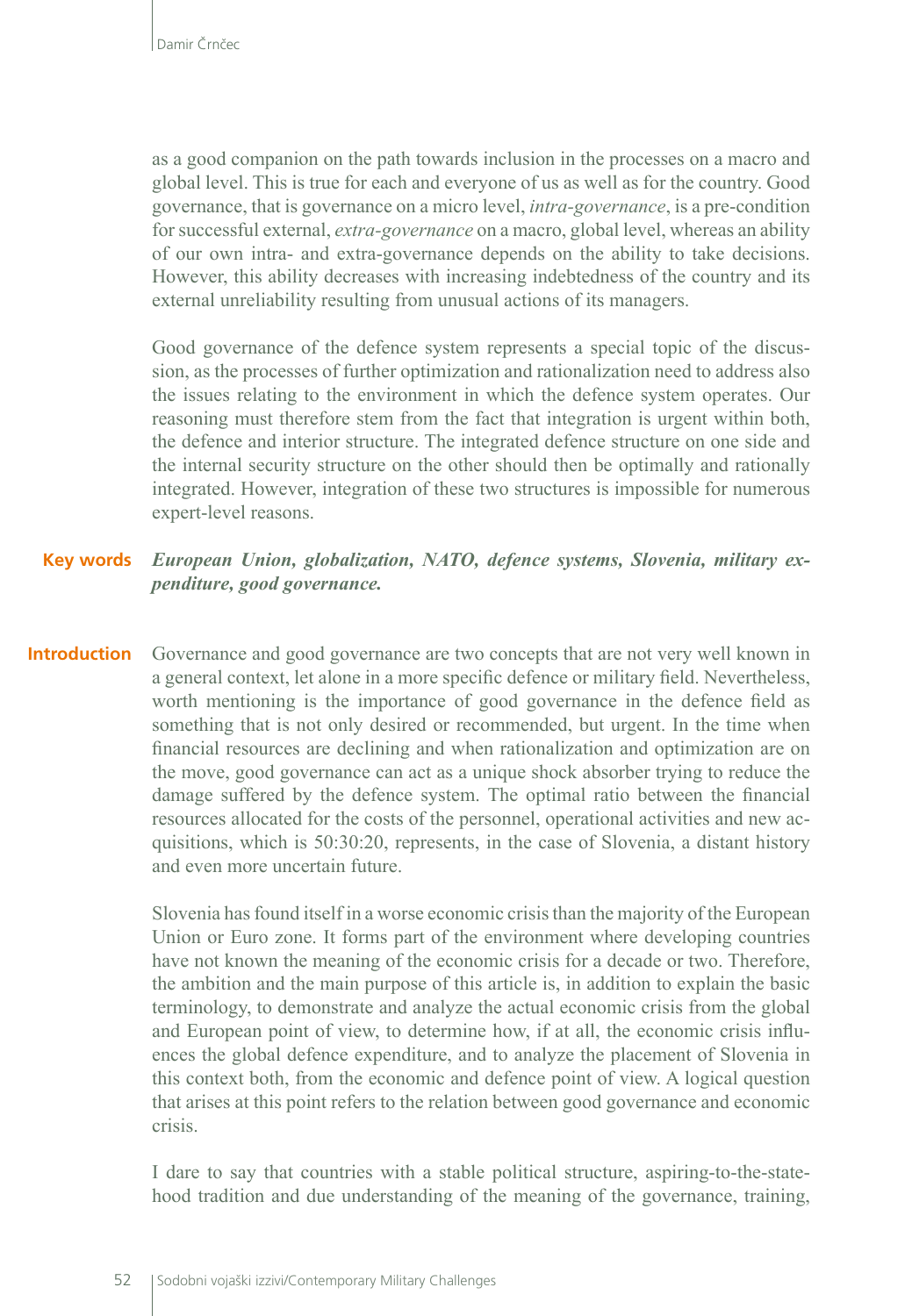education and appointment of the right people to the right positions at the right time can ensure better governance of the state and, consequently, of its (defence) systems. The lack of these traditions coupled by frequent replacements of governments in the crisis period has caused a lot of economic damage and, indirectly, damage in the defence field. Once the economic crisis broke out in the country, Slovenia first cut the defence expenditure, which, unfortunately, has not diminished the crisis. The dilemma of whether to have butter or guns in Slovenia has not increased the amount of butter once the financial resources allocated for guns decreased.

The figures presented in the continuation of the article speak for themselves. A mixed methodological approach and a combination of a descriptive method, a method of direct observation with participation and, in particular, a secondary analysis of statistical data allow the complex problems, such as governance of defence systems in the globalization era, to be addressed in a thorough way. At this point, at least in the case of Slovenia, we must open a discussion on the need to ensure good governance of the defence and internal security sub-system within the national security system, i.e. between the Slovenian Armed Forces and Police<sup>1</sup> in the narrow sense.

Slovenia is also part of the globalization as a process and concept which we have lived for more than a half of the century and which has, particularly in the framework of the international relations studies, opened the door for a new study area relating to global governance. The contents relating to global governance are addressed by numerous scientific disciplines and subjects, such as geostrategic studies, diplomatic studies, trade relations, military and defence studies, peace studies, governance, etc. The acceleration experienced by the globalization and its transition to the third level, Globalization 3.0 as termed by Friedman (2007), further increase the importance of global governance in a *flat world*. In the near future the issues relating to global governance and operations will most probably outgrow the conceptual framework and become a new scientific discipline.

Is the world in a global crisis? Are the reasons for the crisis clear and known to everybody? Do we know how and are we able to eliminate them? What can be done about it on the level of a two million country which is the EU and NATO member state? What can be done about it on the level of an individual, an active citizen? The time in which we live is characterized by this and numerous other issues, as we have been dealing with them for some years now. How to explain to workers who have lost their jobs in a factory or the service sector this is a result of Slovenia being exposed to globalization influences as well? The loss of ten thousands of jobs in Slovenia in the past few years partially results from globalization and our inability to adapt to global trends, while partially the cause and fault also lie in us. But not

*<sup>1</sup> The media discussions in the summer of 2013 about the Slovenian Police were both, comical and worrying. Discussing that the Police have no financial resources for basic maintenance of their car park or for acquisition of new tyres for police vehicles demonstrates that something is clearly very wrong in the governance of the Slovenian national security system.*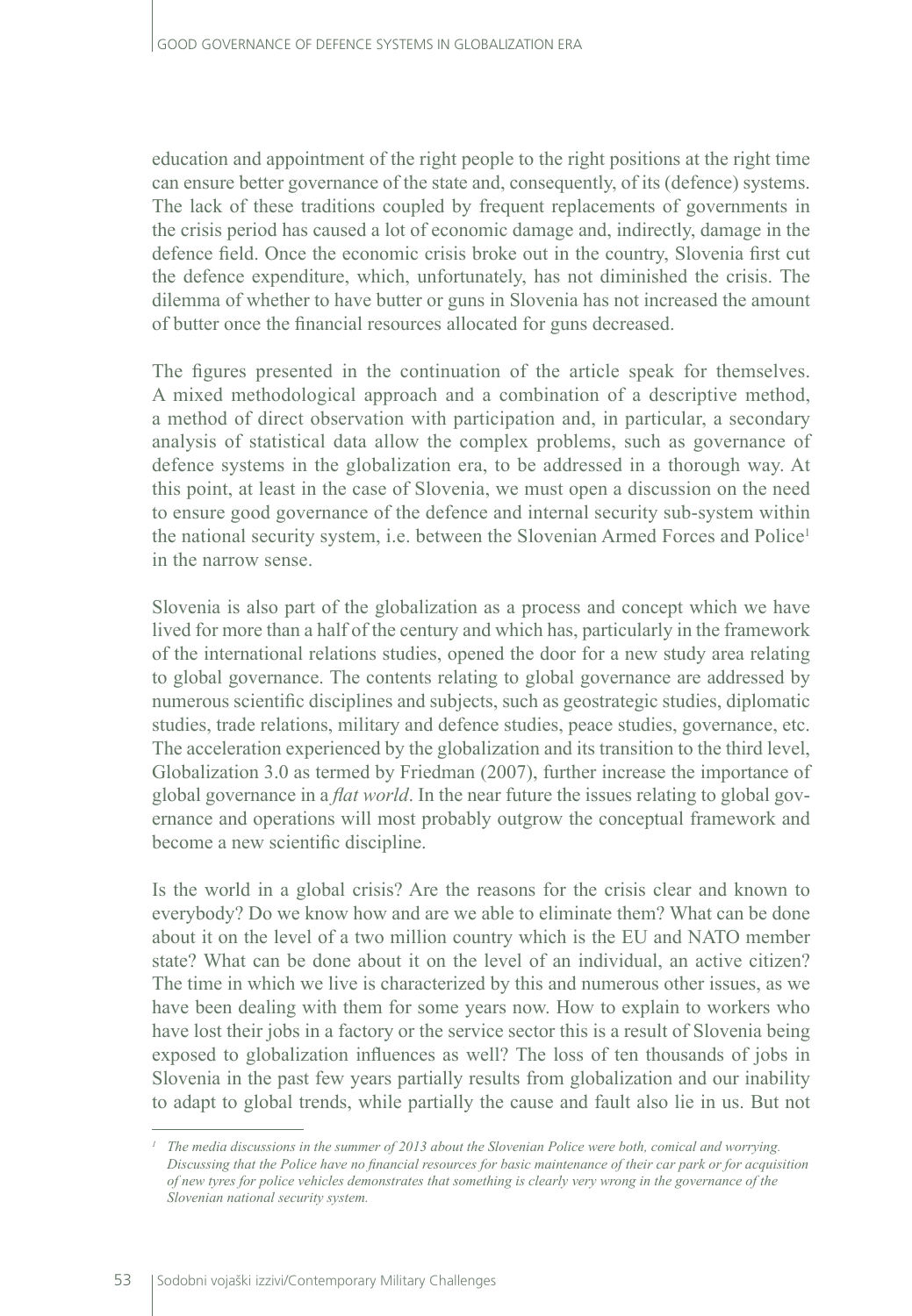in factory workers who do their job professionally and always within the deadline, but in the managing personnel who is responsible for running and managing the company's operations. Do they know, do they have the ability and do they understand what is going on around them?

In the past few decades the media have daily bombarded us with the words such as global, globalization, globalized world, etc. For five or six years we have also constantly used the phrase economic (global) crisis, a crisis as a result or consequence of the global governance which has obviously not been very adequate. And the outcome is a crisis. The things are, of course, not that simple; poor governance equals the crisis; the links between cause and effect undoubtedly exist. To be able to understand these links, we must explain and define what exactly globalization is, what global governance is and how to add operations to global governance. We can also generally discuss governance and operations on a global level, i.e. global operations.

However, this discussion is more of a fundamental than substantive character. A substantive discussion is necessary and urgent, the same as the search for answers to numerous questions asked in the introduction. A limited room for discussion does not enable a thorough and in-depth analysis. Nevertheless, it allows and requires a clear definition of the meaning of the phenomena presented as well as a demonstration of their interdependence. All this makes a good framework and starting-point to seek and understand various offered answers to the questions asked in the introduction. Mathematically speaking, the common denominator is something that is urgently needed when discussing global governance and operations, as only the common denominator in the semantic field can enable and offer an adequate basis for an analytical as well as scientifically and methodically correct discussion on global governance and operations.

## **1 ON GLOBALIZATION**

According to the Dictionary of Standard Slovene Language<sup>2</sup>, an adjective *global* has three meanings. The first two are directly associated with the understanding of the *globalization* concept. The first meaning is defined as »comprehensive, total - addressing a problem in a general manner, without details«. The second meaning of the word is defined as »pertaining to the entire globe, the whole world«. The third meaning »vague, general« is, however, less useful for our discussion. The noun globalization has yet to find its place in the SSKJ; therefore, when writing in Slovene, the adjective global offers us the necessary help.

It must be understood that globalization cannot be simply and universally defined. Its concept for the first time appeared in Webster Dictionary in 1961. In their study Al-Rodhan and Stoudmann (2006) listed 114 various definitions of the globalization,

*<sup>2</sup> Hereinafter referred to as "SSKJ" (digital edition, 2000. Ljubljana: Slovenian Academy of Sciences and Arts).*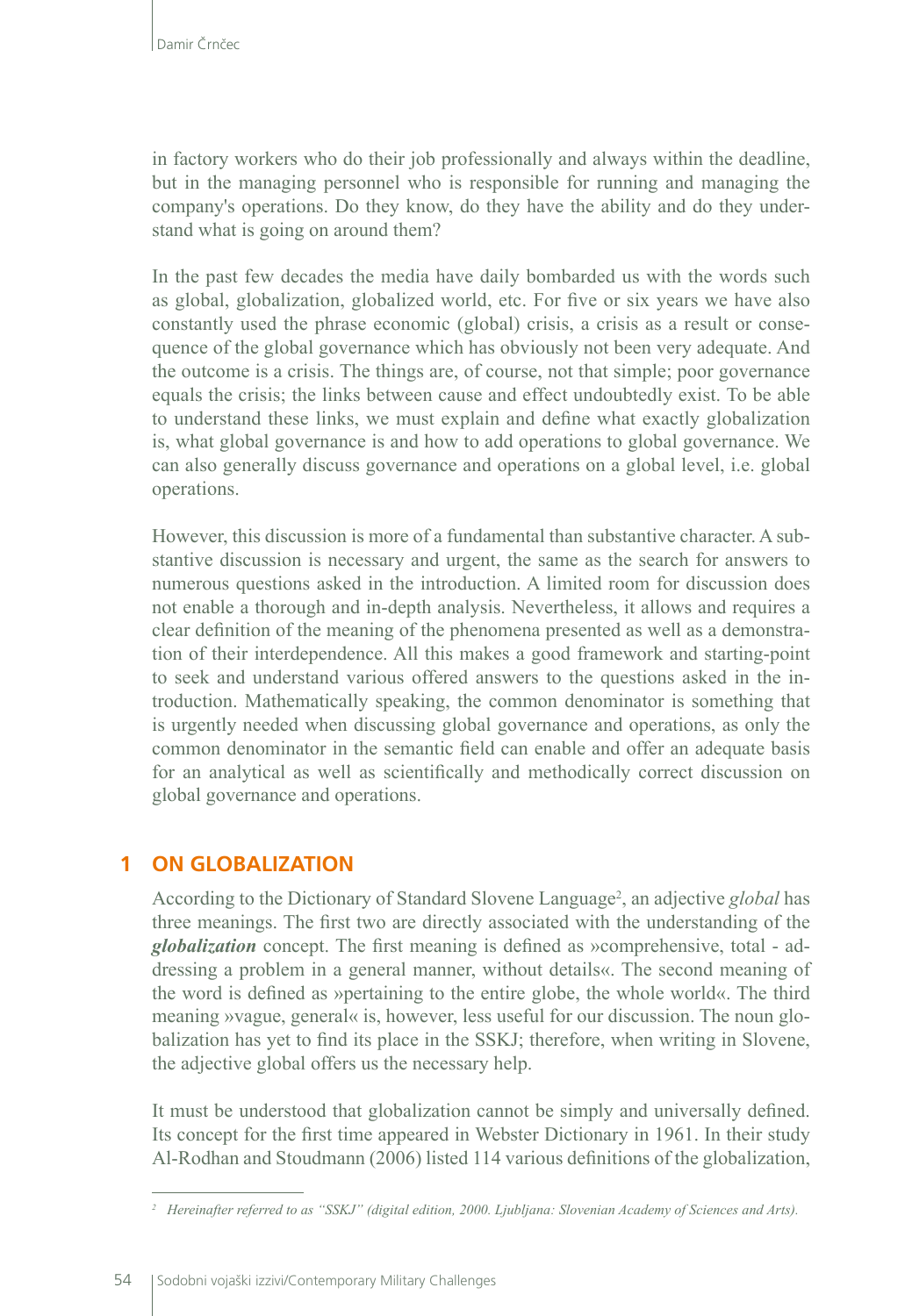and as a result of their analysis offered their own definition: »Globalization is a process that encompasses the causes, course, and consequences of transnational and transcultural integration of human and non-human activities (ibid.) «. To simplify the understanding of globalization I will give some more definitions which, in my opinion, describe this phenomenon very well.

»Globalization as a historical process denotes the intensification of worldwide social relations and interactions such that distant events acquire very much localized impacts and vice versa. It involves a rescaling of social relations, from the economic sphere to the security sphere, beyond the national to the transnational, transcontinental and transworld (Held and McGrew, 2007, p. 2). "The first definition of the World Bank from 2001 states that »globalization is the growing integration of economies and societies around the world".3 Its second definition argues that »globalization refers to the growing interdependence of countries resulting from the increasing integration of trade, finance, people, and ideas in one global marketplace ... Globalization started after World War II but has accelerated considerably since the mid-1980s, driven by two main factors, technological advances, including computation, and the increasing liberalization of trade and capital markets.« <sup>4</sup>

For the purposes of this article, let me explain that *globalization is understood as a constant ongoing process which encompasses the entire world in all spheres of life of an individual and a country. Its key characteristic is that actions performed on a micro level in remote places can have implications on a macro, global level, and the other way around.* Globalization is thus something that lives today, with us and by our side. It is a process that has lasted for decades and whose end is not on the horizon. On the contrary, new technical innovations have a direct effect on relations on all levels of a social life even in the most remote places of the world. Additional economic liberalizations are a constant in the world trade. For example, the year 2013 will remain marked by the beginning of negotiations between the EU and US on signing the Transatlantic Trade and Investment Partnership Agreement<sup>5</sup> which will, of course, have direct implications and consequences also for Slovenia as an EU member.

Signing and implementing such agreements is part of measures relating to neoliberalism which is, as one of the four policy development types, the most in favour of globalization. Some aspects of globalization enjoy support of both, reformists and transformists, while the rejection approach defends a return to the society without globalization infrastructure. The neoliberal approach is based on four pillars of globalization policy: deregulation of markets, liberalization of cross-border trade, privatization of ownership and services, and strict reduction in public expenditure. As

*<sup>3</sup> See http://www1.worldbank.org/economicpolicy/globalization.*

*<sup>4</sup> See www.worldbank.org/depweb/beyond/beyondco/beg\_12.pdf.*

*<sup>5</sup> See remarks by the President in the State of the Union Address, www.whitehouse.gov/the-pressoffice/2013/2012/reamarks-president-state-union-adrress, 23.4.2013.*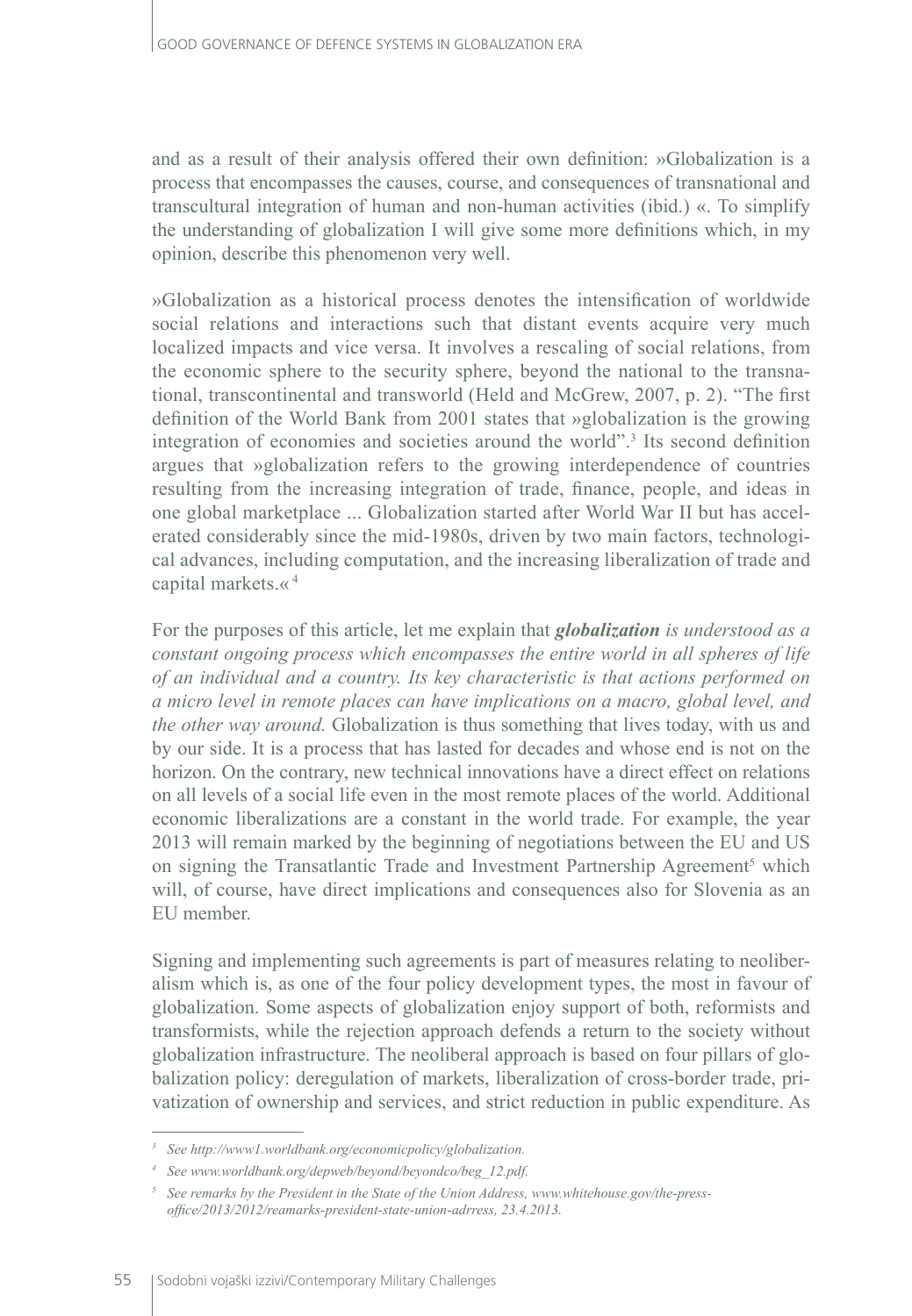mentioned before, the rejection approach entirely refuses to accept globalization, while reformism, the same as the rejection approach, opposes the neoliberal market-oriented concept of globalization, but does not reject globalization as such. It suggests state interventions in the form of public policies designed to regulate globalization processes, and defends transnational mechanisms of public policy development. Transformists would like to transform globalization trends in a similar way as reformists, with a final aim to transform the current social structures so that they would outgrow capitalist institutions (Ferfila, 2007, p. 301-302).

In two of the four policy development types we can recognize a wish for radical changes to the existing neoliberal political paradigm. A complete rejection of globalization or a demand to outgrow capitalist institutions sound rather *neosocialist*. It has been seen in practice that neoliberal globalization brings not only numerous opportunities, but also traps. Each individual, country and society has a possibility to take advantage of the available opportunities. If they fail to do so, the traps can be very painful. A combination of neoliberalism and reformism may be a good option for the future. This is true also for Slovenia which, of course, cannot afford autarky; however, a *combined approach* may allow it to retain some positive systemic structures from the previous political system. Health care services and pension benefits must remain available to the widest population. On the other hand, we must support education in a spirit that we must take care of ourselves and demand from the state equal opportunities and not a comprehensive care for individuals. The outcome could be a genuine Slovenian model which would take into consideration national characteristics, size, (political) history, geographic position, etc. Establishment of a conceptual framework is therefore a very important task; however, of at least similar importance is implementation of this concept in practice which requires a highquality execution of the pre-set tasks. In order to attain this goal, we need a wide range of people with various skills among which, I dare to say, the most important is governance.

### **2 ON GOVERNANCE**

Each organization or an organized group of people needs to be managed and governed. Organizational theories dedicate a lot of attention to this issue. »Each organization needs a few different organizational structures for various tasks (Drucker, 2001, p. 22). « Managing an organization and its various structures is the responsibility of management. »Management is a precisely defined body that is specific for each organization and at the same time common to all organizations.... The main point of the management existence is that institutions achieve results that are visible also outside these institutions (ibid.). « Management can therefore be bodies or the people that manage. *Governance* is a verbal noun of the verb "to govern" and describes two types of activities: »An activity that deals with governing, directing life in a social community, and activity that deals with taking decisions on life and with performing basic tasks in a working community (SSKJ, 2000). «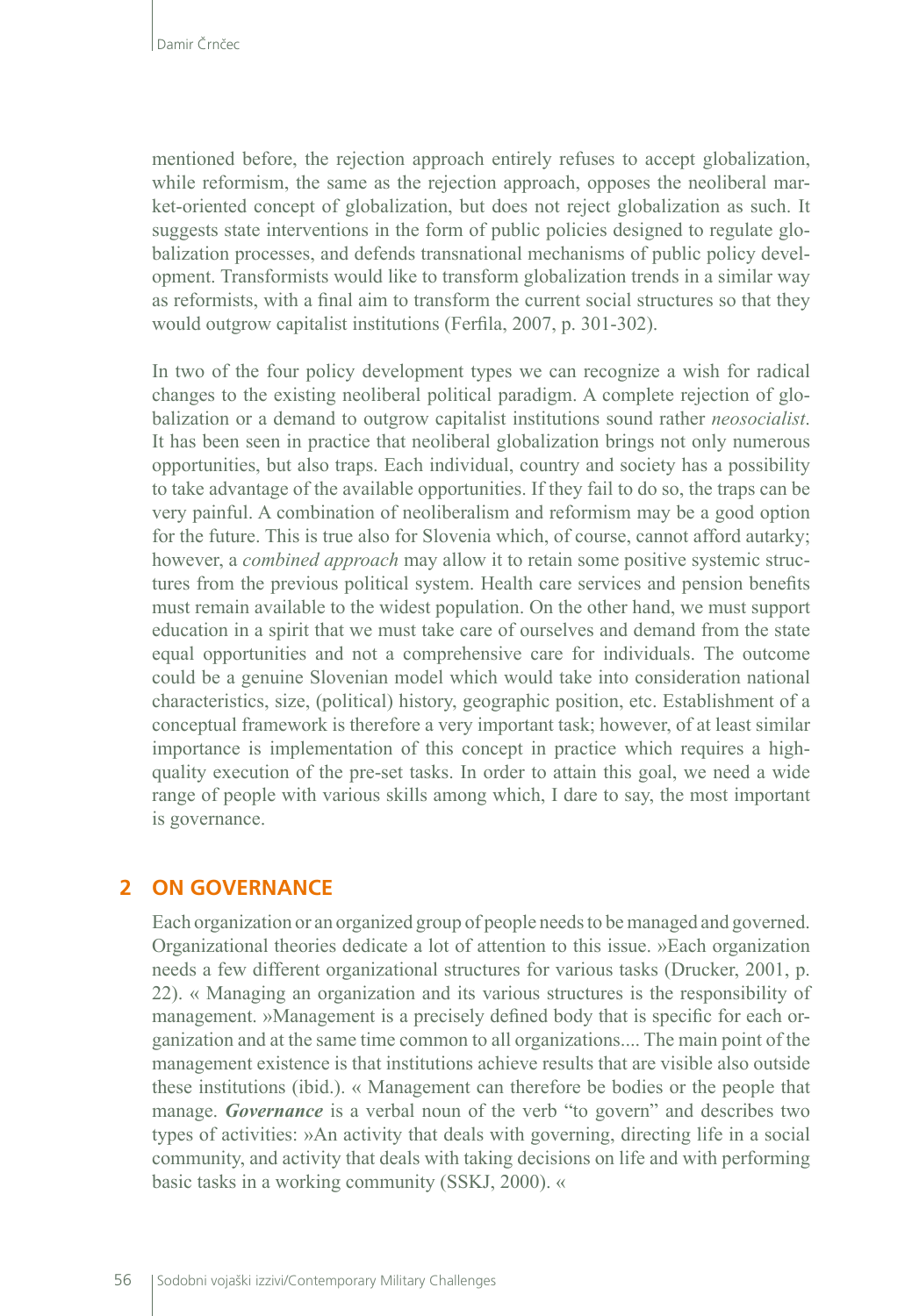In relation to governance the term **leading**, a verbal noun of the verb lead, is often used. The verb lead has several meanings of which the following are crucial for our discussion:

- To make sure that something works, or that is performed in a certain manner;
- To be in first position when directing activities of a) a group, community, organization, b) a working unit;
- To be in first position when taking decisions on a course of something;
- To cause, with example or advice, that somebody acts in a certain manner;
- To make sure or cause that something is achieved (ibid.).

The difference between a traditional leader and manager lies also in the fact that the power of a traditional manager derives from the organizational structure. Management therefore strives for stability, order and resolution of problems within the existing structures, while the power of a leader comes from their personality and knowledge. Moreover, leading defends a vision, creativity and changes within an organization (Hočevar at al. 2003, p. 148). It is obvious, without any analysis of the expert technical literature, that leading is closely associated with governance. We can claim that governance is a wider activity on a macro, global and strategic level, while leading takes place on a direct, meso- and micro level and is, as such, an operational-tactical activity. Leading essentially encompasses interactions among the people and envisages a certain form of hierarchy, while governance does not necessarily require direct interactions among the people that are governed.

A specific form of leadership or an independent activity, primarily on a micro-meso, tactical-operational level, is called **commanding**. This term is most often used by uniformed professionals (armed forces, fire-fighters) and also by various groups. SSKJ defines the verb command as »to perform leading, leadership functions in a military unit or an adequate institution ... to perform leading, leadership functions in a unit, group or to give orders«. The military dictionary defines commanding as the »act of leading«, and does not give any special attention to personnel management (Vojaški slovar, Korošec T. et al, 2002 p. 343). Contemporary military terminology defines command as »authority of an individual in armed forces to direct and coordinate military forces or control over them«  $(ASVTS<sup>6</sup>, Furlan T. et al., 2006, p. 54)$ . At this point I would like to add that this can be applicable on all levels of command. Most often commanding is manifested through *giving orders*, where a demand to do a certain action is expressed; to order means »to express a will that someone must do a certain action (SSKJ) «. A synonym of the order can also be a *command* as a »written, oral or signal communication which transfers instructions from superiors to their subordinates« (ASVTS, Furlan T. et al., 2006, p. 177).

All the above mentioned definitions reveal that the concepts, such as governance, leading, and commanding, are closely correlated and have one common characteristic; decision, decision-taking, which means expressing a will, demand, opinion, wish

*<sup>6</sup> Angleško-slovensko vojaški terminološki slovar (English-Slovene Military Terminology Dictionary), Furlan B., et al., 2006. Ljubljana: PDRIU.*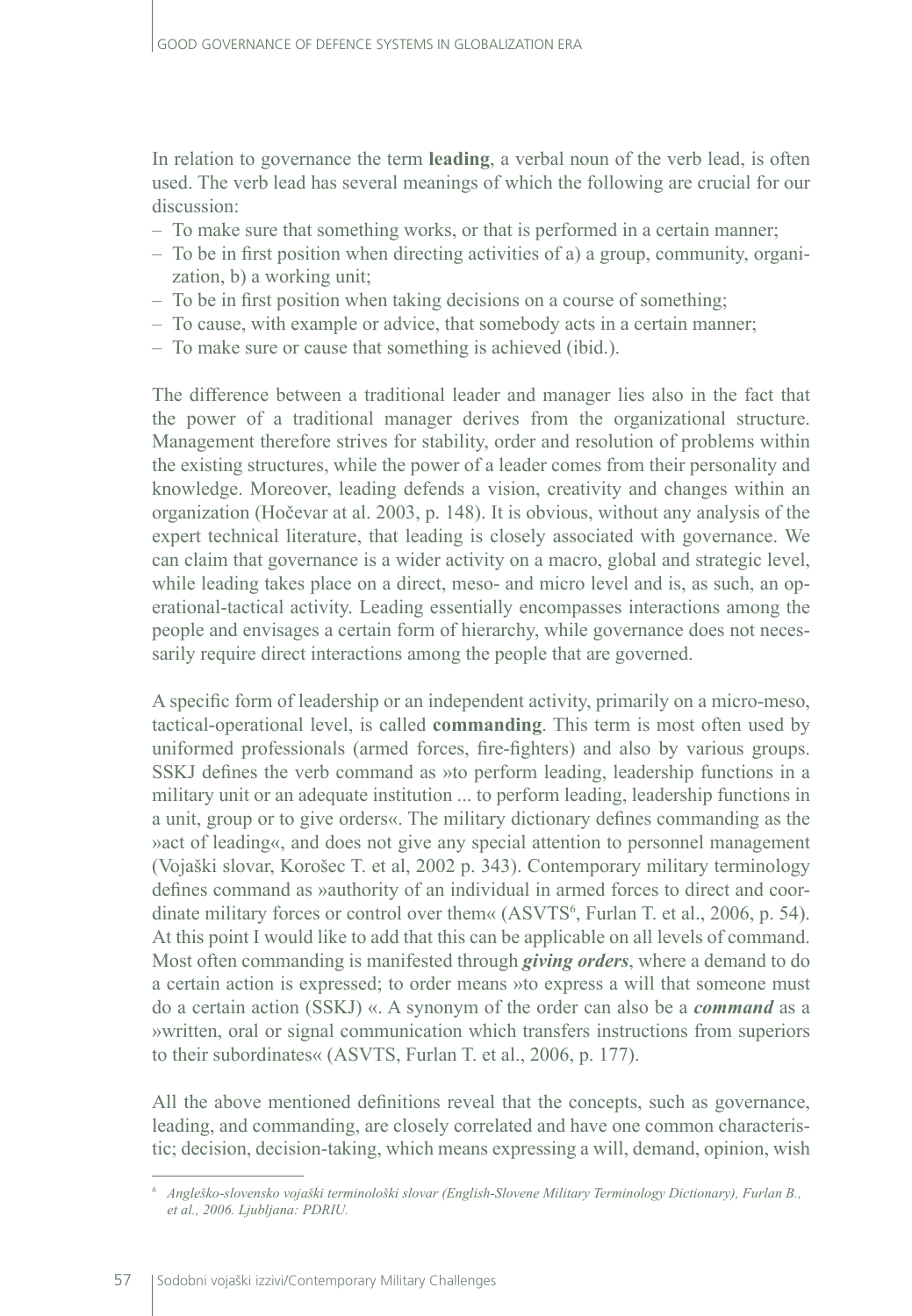how something should be or will be. This context includes also giving and determining directions. After the demonstration of the ratio between the concepts, which are many times used as synonyms in everyday life but not always in expert literature, the attention will be focused on a more accurate definition of governance as the most important form of expressing will on a strategic level.

The founder of the contemporary management theory Henry Fayol argues there are five functions and 14 principles of management.<sup>7</sup> The functions are the following:

- Forecasting and planning,
- Organizing,
- Commanding or directing,
- Coordinating,
- Controlling (obtaining feedback information).

Taking decisions on needs and ways to satisfy those needs is called management. To manage means to direct or to give sense to something. Moreover, management must encompass also implementation of certain actions or activities. Management thus consists of two essential elements: an element to determine the course of action in order to achieve the pre-set goal, and an element to execute actions which enable the pre-set goal to be attained (Brezovšek, 2001, pp. 49 – 60).

A special form of management on a strategic level both, in a public and private sector is called *governance.*<sup>8</sup> The public sector often calls it just governance, while the private sector uses the term corporate governance. The World Bank defines governance as »the way... power is exercised through a country's economic, political, and social institutions«.<sup>9</sup> The Organization for Economic Cooperation and Development (OECD) defines it as »the exercise of political, economic and administrative authority necessary to manage a nation's affairs ... Good governance is characterized by participation, transparency, accountability, rule of law, effectiveness, equity, etc«. It refers to management of government issues without abuse and corruption and on the basis of the rule of law10. As mentioned before, the private sector uses the term *corporate governance*, which refers to »procedures and processes according to which an organisation is directed and controlled. The corporate governance structure specifies the distribution of rights and responsibilities among the different participants in the organisation – such as the board, managers, shareholders and other stakeholders – and lays down the rules and procedures for decision-making« (OECD).

All of the above considerations clearly state that governance, management and leadership have numerous common characteristics. It is common to all that they have

*<sup>7</sup> Fayol, in V. K. Narayanan and R. Nath, Organization theory: a strategic approach, Homewood, Il. Irwin 1993. The principles are the following: division of work, authority, discipline, unity of command, unity of direction,* 

*subordination of individual interests to the general interest, (honest) remuneration, centralisation, scalar chain, order, equity, stability of tenure or personnel, initiative, esprit de corps.* 

*<sup>8</sup> Governance is a verbal noun of the verb govern which means to: »decide, give orders, particularly in an organized social society, especially in a country, and give guidance and directions« (SSKJ, 2000).*

*<sup>9</sup> World Bank's PRSP Handbook, What is governance? http://web.worldbank.org, 21.4.2013.*

*<sup>10</sup> Glossary of statistical terms, OECD, http://stats.oecd.org/glossary, 22.4.2013.*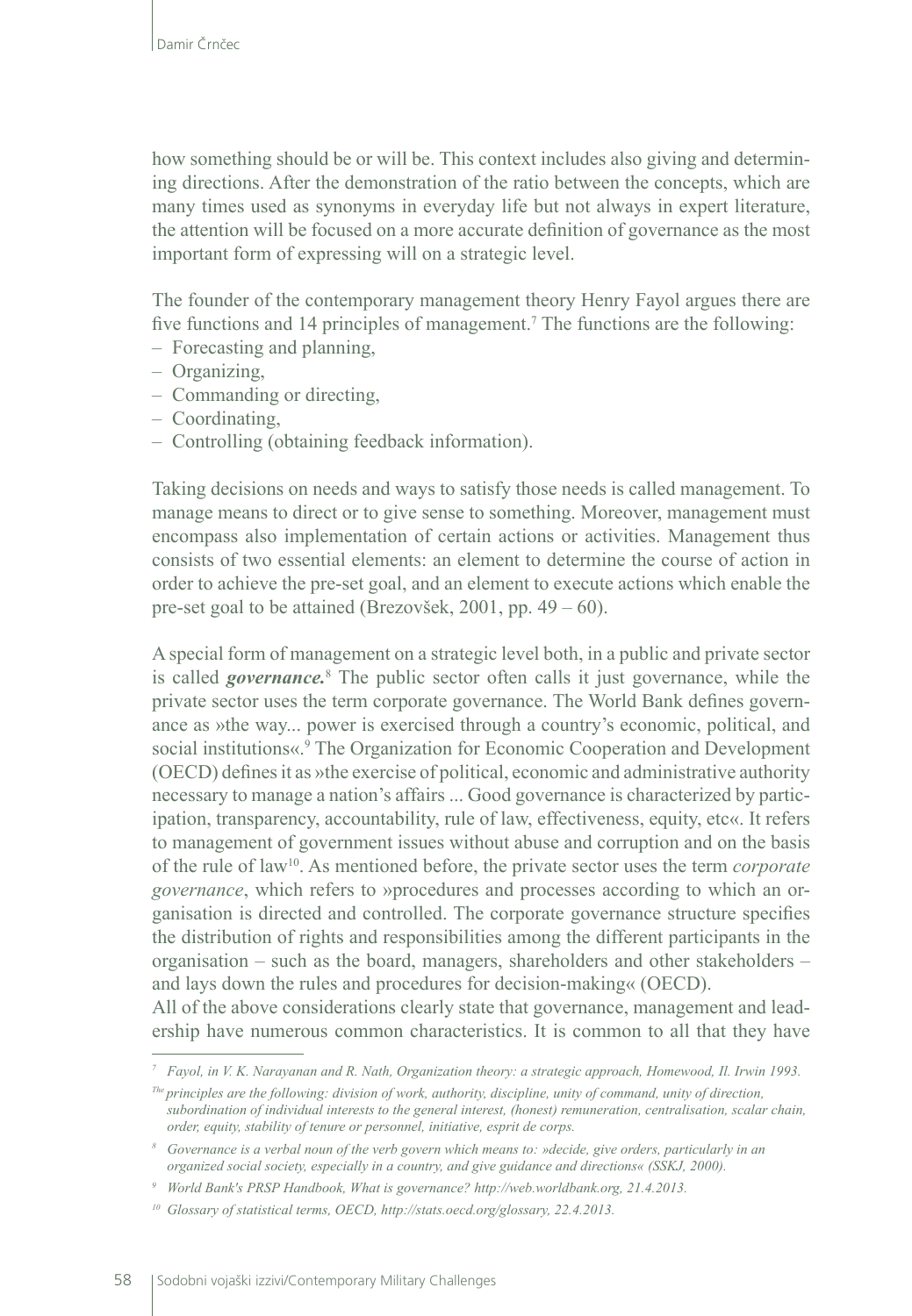authority as a right to influence on, decide on and order to either individuals or organized social communities regardless of their size or placement into the public or private sector. If they were put in the hierarchical relation, governance would be at the top and commanding on the bottom. This can be seen also in Table 1.

At this point we need to place stress on global governance as a special hierarchical form of leading and governance. Global governance is »management of global processes in the absence of a global government (Najam in Riazati, 2006)«. The definition offered by the United Nations is much more evident: »Global governance can thus be defined as the sum of laws, norms, policies, and institutions that define, constitute, and mediate trans-border relations between states, cultures, citizens, intergovernmental and nongovernmental organizations, and the market. It embraces the humanity as a whole, trying to bring more predictability, stability when facing with transnational challenges—such as climate change and environmental degradation, nuclear proliferation, and terrorism.«<sup>11</sup>

The areas that can be placed in the context of the global governance are the following:

- Environmental issues and governance of the planet,
- Economy and globalization,
- Reform of political institutions,
- Resolution of conflicts, security and peace,
- Science, education, information science and communications.

| Table 1:         |
|------------------|
| Governance in    |
| the private and  |
| public sector,   |
| and in the       |
| defence-military |
| area             |
|                  |

|  |                          | <b>PRIVATE SECTOR</b> | <b>PUBLIC SECTOR</b>      | <b>DEFENCE/MILITARY</b>       |  |
|--|--------------------------|-----------------------|---------------------------|-------------------------------|--|
|  | Global level             | Global governance     | Global governance         | Global governance             |  |
|  | Strategic (macro) level  | Corporate governance  | Governance/<br>management | Governance,<br>leading        |  |
|  | Operational (meso) level | Leading               | Leading                   | Leading,<br>commanding (also) |  |
|  | Tactical (micro) level   | Deciding              | Deciding,<br>ordering     | Ordering,<br>commanding       |  |

Source: Author's own work.

All these areas can be studied from the global or regional perspective. Global governance is not governance in the sense of exerting authority. However, it includes numerous elements of governance and is in itself a concept in the international relations. When naming global governance in Slovene, we can see the urgency of finding a more adequate term which matches the translation and is semantically

*<sup>11</sup> UN Intellectual History Project, http://www.unhistory.org/briefing/15GlobalGov.pdf, 22. 4. 2013.*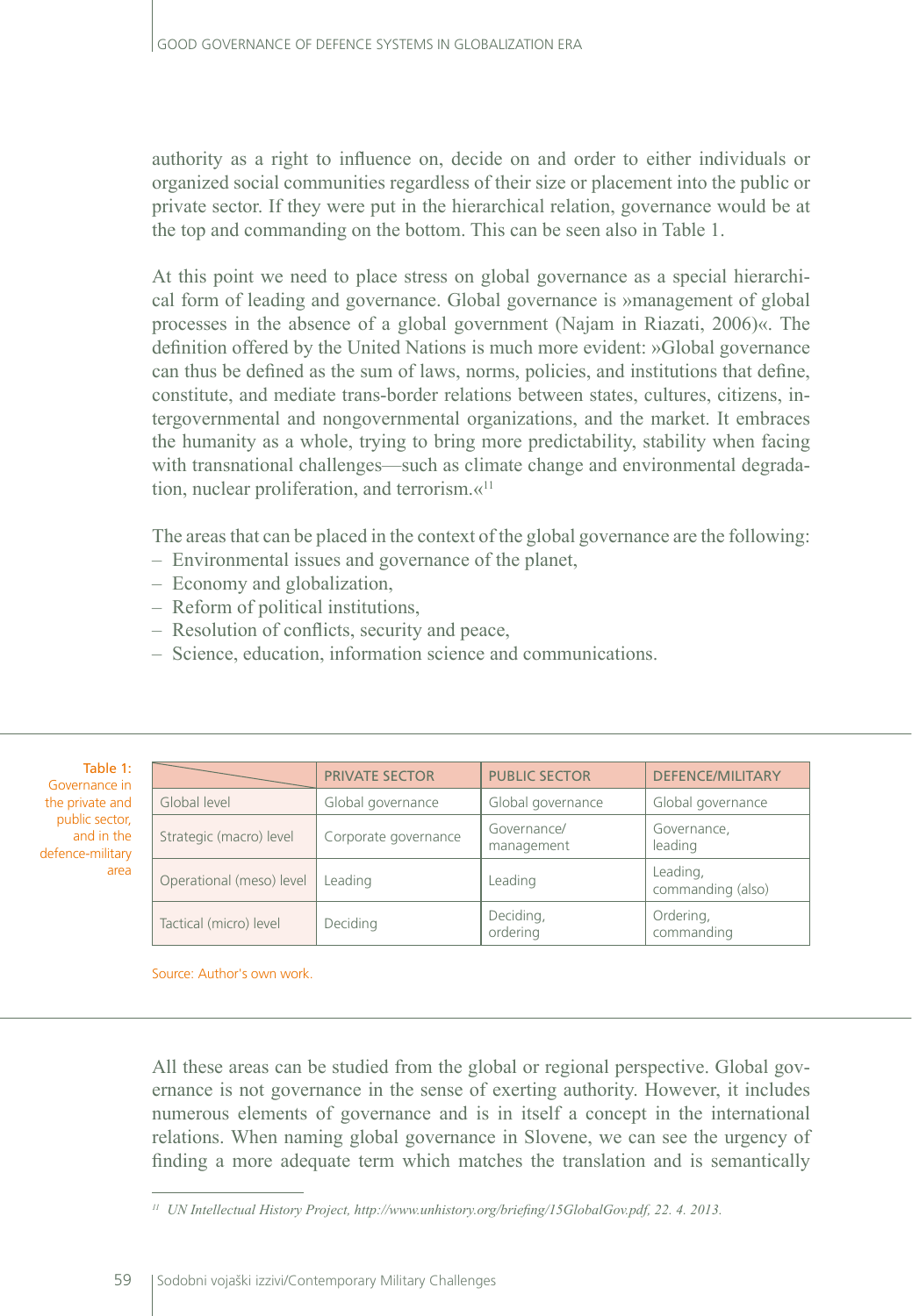suitable. Just like the authority is an integral part of governance, management and leading, the essential part of them all is also giving directions, coordination, search for feedback information, forecast and planning. All three concepts can be used as synonyms on a strategic level, but of course not on a tactical level. Due to specific understanding of the term governance in Slovene and on the basis of the analysis I assess as suitable to use the terms *global governance* and *corporate governance*. I can conclude that one of the main pre-conditions for good governance is also appropriate and timely allocation of financial resources, which means that we must dedicate more financial resources to what is high on the priority scale. In the sphere of leading and commanding, more attention is put on a human factor and direct work with people. Only the right combination of both can led to success of any large system, let alone a system as complex as the defence one.

## **3 IS GLOBAL ECONOMIC CRISIS REALLY GLOBAL?**

International relations are a scientific discipline dealing with a wide range of issues relating to the functioning of states, transnational subjects, international and nongovernmental organizations, namely of all bodies that take part in international interactions. Three main theories are traditionally dominant in the field of international relations: realism, liberalism and Marxism. However, in the past few years constructivism has been on the rise (Smith and Baylis, 2007, p. 8). The theoretical framework of international relations encompasses also other theoretical concepts that are either independent or branches of the above mentioned ones. The most well-known are the following: neoliberalism, dependency theories, critical theories, etc. From the viewpoint of global governance we must emphasize the perception of globalization of the key theoretical approaches in international relations. We must first point out that all key theories recognize globalization as a fact. The difference lies in the (non) understanding of its importance and influence on the key social relations and international (capitalist) relations.

*Realists* do not perceive globalization as a change in the most important characteristic of the global politics – territorial division of the world into national states. Economies are becoming increasingly interdependent as a result of their mutual connections. This, however, is not true for the system of countries which preserve their sovereignty. Moreover, the threat of use of force and the significance of the balance of power do not diminish. *Liberalists* see things differently, namely as an end product of a lengthy transformation of the global politics. In their opinion globalization undermines the essence of the realistic theory, as the countries are no longer the central operators as they used to be. Liberalists are particularly interested in a revolution in technology and communications, as represented by globalization. *Marxists* find globalization exaggerated, as it is only the last level in the development of international capitalism. It does not mean a high-quality shift, but further deepens division lines between the core, periphery and semi-periphery. Constructivists see globalization as an external force which impacts the countries and for which the leaders say it is reality they cannot escape. This is a very political stance, as the leaders can co-shape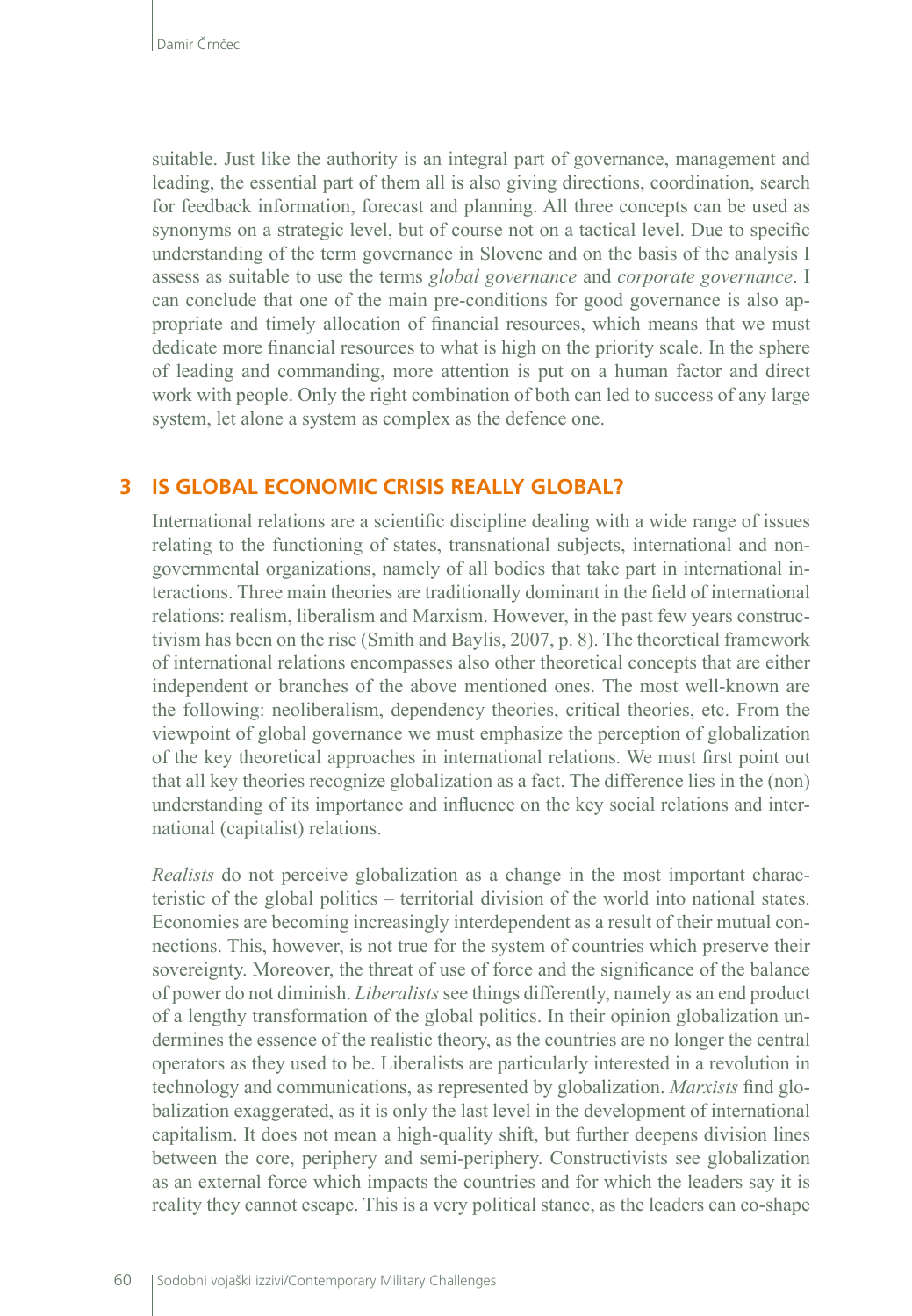globalization and social movements with the help of contemporary forms of communication, such as the Internet (ibid.).

Regardless of various conceptual aspects of globalization, we can conclude that we must be aware of the sole fact of its existence in international relations and act in a pro-active manner, as in this way individuals, social groups and countries can impact globalization, co-shaping globalization processes. At this point there is no need to give in to fate thinking we are too small. With the right level of realism and sobriety, this is true also for small countries such as Slovenia. In this context we must also explain a term which is very closely associated with globalization and which has been around for at least five years. A global economic crisis or, simply, a crisis is »a situation in an economy where favourable development conditions start to rapidly deteriorate« and an «unfavourable, hard-to-solve situation« (SSKJ). The SSKJ descriptive definition undoubtedly makes it clear that the talk is about a situation which is not good. It is therefore good to remember that it is not necessarily so. The Chinese sign for a crisis is a combination of the characters for danger and opportunity.12 The latter emphasises a positive aspect which is an integral part of any crisis. A crisis is therefore a time of danger, insecurity, lack of clarity and predictability, but also a time which offers opportunities. Many investors say that a crisis is a time when they look for new opportunities to do business and make investments.

Economic indicators do not confirm the economic crisis. The crisis is global from the European/Western point of view. However, the situation is completely different in China, India and other developing countries (Table 2). The West has been in economic decline for some years or even decades; therefore, the theories about the rise of the East and decline of the West are not pure imagination<sup>13</sup>. At this point we can therefore ask the following question: *how global is really the global crisis?*

All the time we have talked about the global economic crisis, the economic growth in Asia has always exceeded six per cent. This has not been true for only the past few years, as this trend has been going on since 1995 and, according to predictions, it will last until the end of the second decade of this century. On the contrary, developed economies have struggled with one or two per cent growth. In 2008, when the GDP fall was the biggest, the Euro zone experienced a –4.4% drop, while Asia registered almost a seven per cent growth. All these above mentioned considerations make it clear that Europe and the West will have to accept the new reality which is associated also with globalization processes – unfortunately in a way that will not benefit us. The crisis has thus mostly affected the Euro zone. What is more, the situation is further deteriorating. Slovenia is among the worst countries in the Euro zone. It is also one of the two Euro zone countries with a negative growth forecast for 2014.

 $12$  The word crisis is a combination of the signs for danger and opportunity, in traditional Chinese these are: 危機

*<sup>13</sup> More on this matter in Črnčec, Damir, Izzivi in priložnosti Slovenije v geopolitičnem in geostrateškem okolju 21. Stoletja, in Izzivi moderne države (edited by M. Avbelj), Brdo pri Kranju 2012, pp. 33-66.*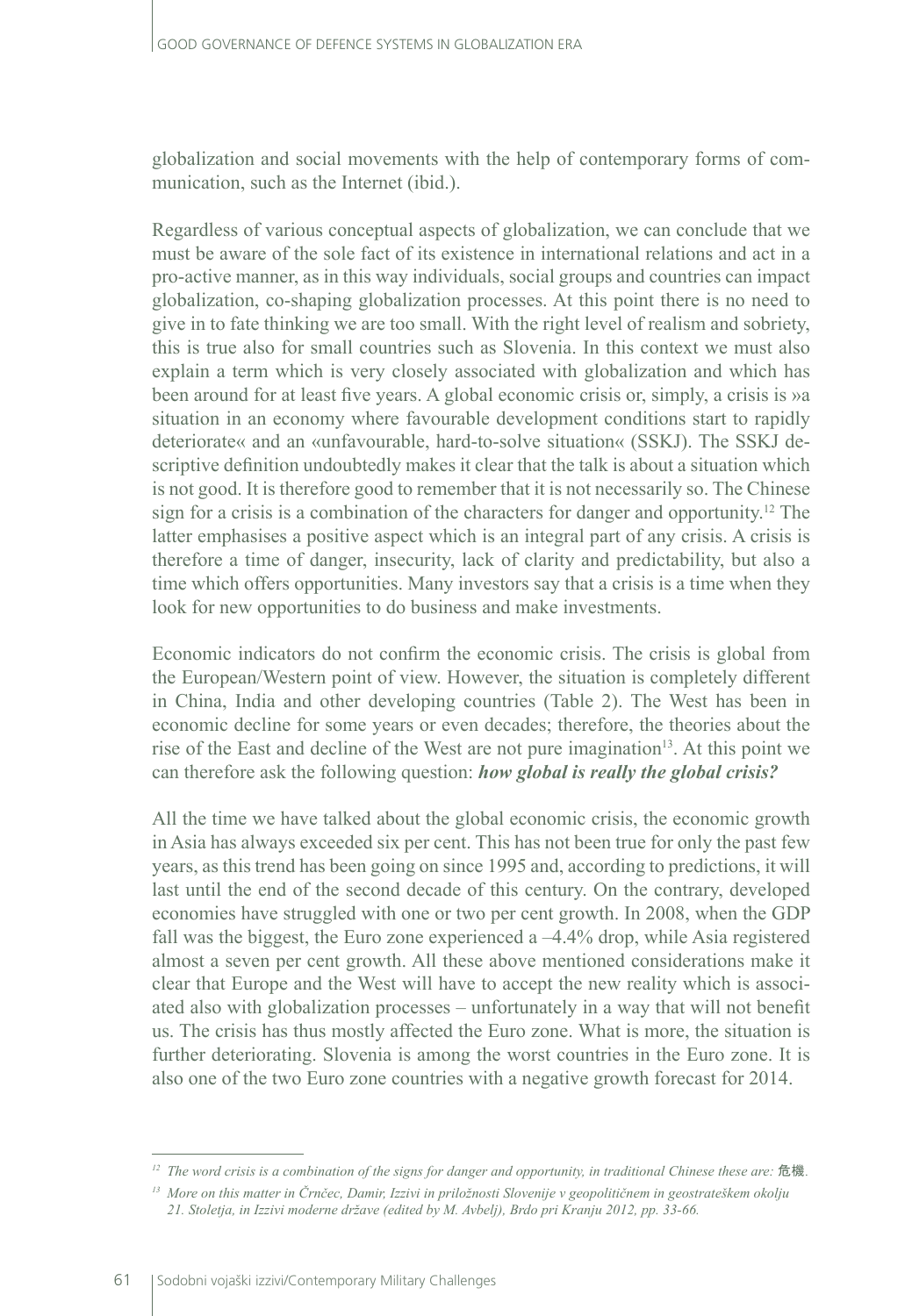| Table 2:      |
|---------------|
| Changes in    |
| global and    |
| Slovenian GDP |

|           | <b>Global GDP</b> | <b>Developed</b><br>economies | Euro zone | Developing<br>countries | Asia    | Slovenia |
|-----------|-------------------|-------------------------------|-----------|-------------------------|---------|----------|
| 1995-2004 | 3.6%              | 2.8%                          | $2.2\%$   | 4.9%                    | $7.1\%$ | $4.0\%$  |
| 2006      | 5.3%              | $3.0\%$                       | 3.2%      | 8.3%                    | 10.4%   | 5.8%     |
| 2007      | 5.4%              | 2.8%                          | 3.0%      | 8.8%                    | 11.6%   | 7.0%     |
| 2008      | 2.8%              | 0.1%                          | 0.4%      | 6.1%                    | 7.9%    | 3.4%     |
| 2009      | $-0.6%$           | $-3.5%$                       | $-4.4\%$  | 2.7%                    | 6.9%    | $-7.8%$  |
| 2010      | $5.2\%$           | $3.0\%$                       | $2.0\%$   | 7.6%                    | 9.9%    | 1.2%     |
| 2011      | $4.0\%$           | 1.6%                          | 1.4%      | 6.2%                    | 8.1%    | 0.6%     |
| 2012      | 3.2%              | $1.2\%$                       | $-0.6%$   | 5.1%                    | 6.6%    | $-2.5%$  |
| $2013*$   | 2.9%              | $1.2\%$                       | $-0.4%$   | 4.5%                    | 6.3%    | $-2.6%$  |
| $2014*$   | 3.6%              | 2.0%                          | 1.0%      | 5.1%                    | 6.5%    | $-1.4%$  |

*\*Forecast*

Source: IMF World Economic Outlook, October 201314

Only a short walk through a theoretical aspect and conceptual apparatus associated with globalization, global governance and operations can enable a discussion and analysis to determine where Slovenia actually is. A young country still struggling with numerous after-birth difficulties and challenges, yet a member of the European Union and NATO. The Slovenian economic crisis is an integral part of the Euro zone crisis, but certainly not of the global crisis, as the latter does actually not exist from the non-Western perspective. Slovenia is, as a result of developments around us and particularly because of us, in a very bad economic situation. When in 2009 the GDP fall in the Euro zone was 4.4%, it was almost about eight per cent in Slovenia. In the following years when the GDP in the Euro zone started to recover, it was about zero in Slovenia. In 2012 it fell by 2.5% with a forecast of a further decrease by 2.6% in 2013 and by 1.4% in 2014<sup>15</sup>. If the forecast for 2013 comes true, the Slovenian GDP will fall to the 2007 level, meaning it will decrease by 2.5 billion Euros if compared to the peak in 200816. As demonstrated by the figures in Table 2, Slovenia has been doubly affected by the global economic crisis; firstly, as a member of the European Union which, as such, is still struggling with the crisis and, secondly, as one of the European Union members mostly affected by the crisis, the same as Greece, Spain, Portugal, Ireland, Italy and Cyprus. Economic inefficiency of Slovenia as a country has a tragic impact also on the financial resources allocated for defence purposes that are far from two per cent of GDP, which was a political commitment of Slovenia upon its entry into NATO.

*<sup>14</sup> Modified for the Table, see http://www.imf.org/external/pubs/ft/weo/2013/02/pdf/text.pdf, 24. 10. 2013.* 

*<sup>15</sup> According to the latest information of the IMF, October 2013, [www.imf.org.](http://www.imf.org)*

*<sup>16</sup> In 2008 the Slovenian GDP amounted to 37.135 billion euros, [www.stat.si](http://www.stat.si). 2008 was also the last year in which the budgetary revenue was 0.2% higher than expenditure.*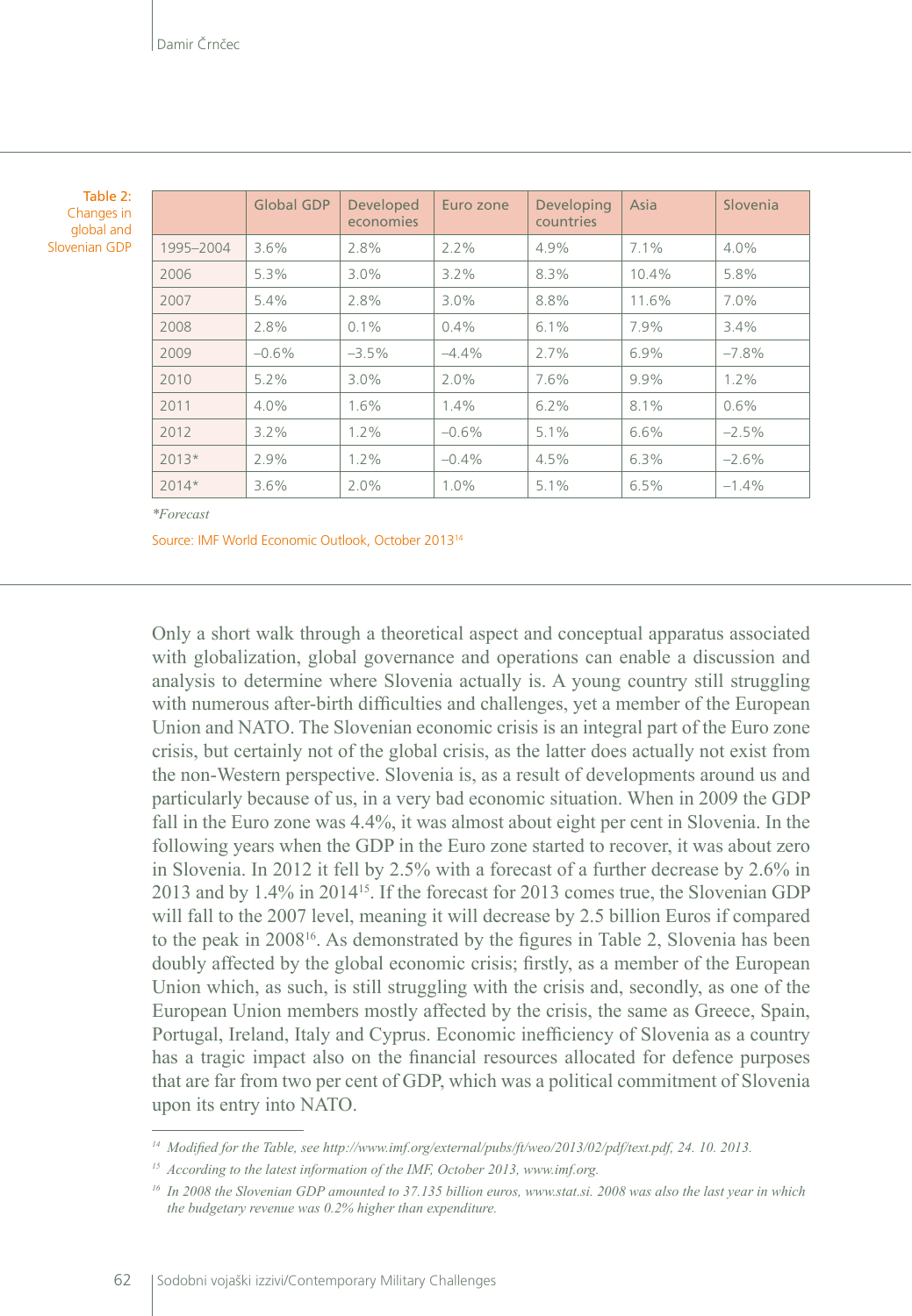### **4 ON DEFENCE SYSTEMS AND EXPENDITURE**

At the beginning allow me to explain what the defence system actually is. The 2010 Resolution on the National Security Strategy of the Republic of Slovenia defines the Slovenian defence system in line with the contemporary understanding of defence systems. The defence system encompasses a spectrum of political, normative, organizational, military, personnel, material-technical, intelligence-security, informationcommunication, development-research, educational and other activities organized by the state with an aim to ensure efficient defence. It consists of two components: the *Slovenian Armed Forces* as the authority responsible for military defence and development of military capabilities, and the *non-military part of the defence system* responsible for development and implementation of defence policy, provision of conditions for operation of the entire defence system, provision of non-military capabilities in support of the Slovenian Armed Forces and allied forces, and preparations and measures for defence purposes of the country and for functioning of the defence system in crisis situations.<sup>17</sup> The defence system as such does not include the field of protection and rescue which is placed within the third sub-system of the National Security System of the Republic of Slovenia called the *System of Protection against Natural and Other Disasters*. 18

Protection and rescue costs do not fall into the category of military expenditure. In the case of Slovenia military expenditure covers the budget of the Defence Ministry and Slovenian Armed Forces, and the costs of military pensions which are, however, a different budgetary item. This definition of the military expenditure is in line with the definition of the Stockholm International Peace Research Institute (SIPRI).

The SIPRI definition includes all expenditure of military forces, and particularly of:

- The armed forces, including peace keeping forces,
- Defence ministries and other government agencies engaged in defence projects,
- Paramilitary forces when judged to be trained, equipped and available for military operations, and
- $-$  Military space activities.<sup>19</sup>

The contemporary changed global security environment, in addition to transnational threats as defined by the 2010 Resolution on the National Security Strategy<sup>20</sup>,

*<sup>17</sup> Through the implementation of activities which contribute to the defence of the country, other national authorities, local community bodies and civil society organisations of particular importance for defence are also included in the defence system (Resolution on the National Security Strategy of the Republic of Slovenia, 2010).*

<sup>&</sup>lt;sup>18</sup> The third sub-system is called the Internal Security System. Slovenia is one of the few countries whose Defence *Ministry includes the protection and relief area. This field is usually either part of the Interior Ministry, or it is an independent ministry or a government office.*

*<sup>19</sup> See www.sipri.org, http://www.sipri.org/research/armaments/milex/measuring-military-expenditures#definingmilitary-expenditure, 20. 8. 2013.*

*<sup>20</sup> Resolution on National Security Strategy of the Republic of Slovenia (ReSNV-1), Official Gazette of the RS No. 27/10.*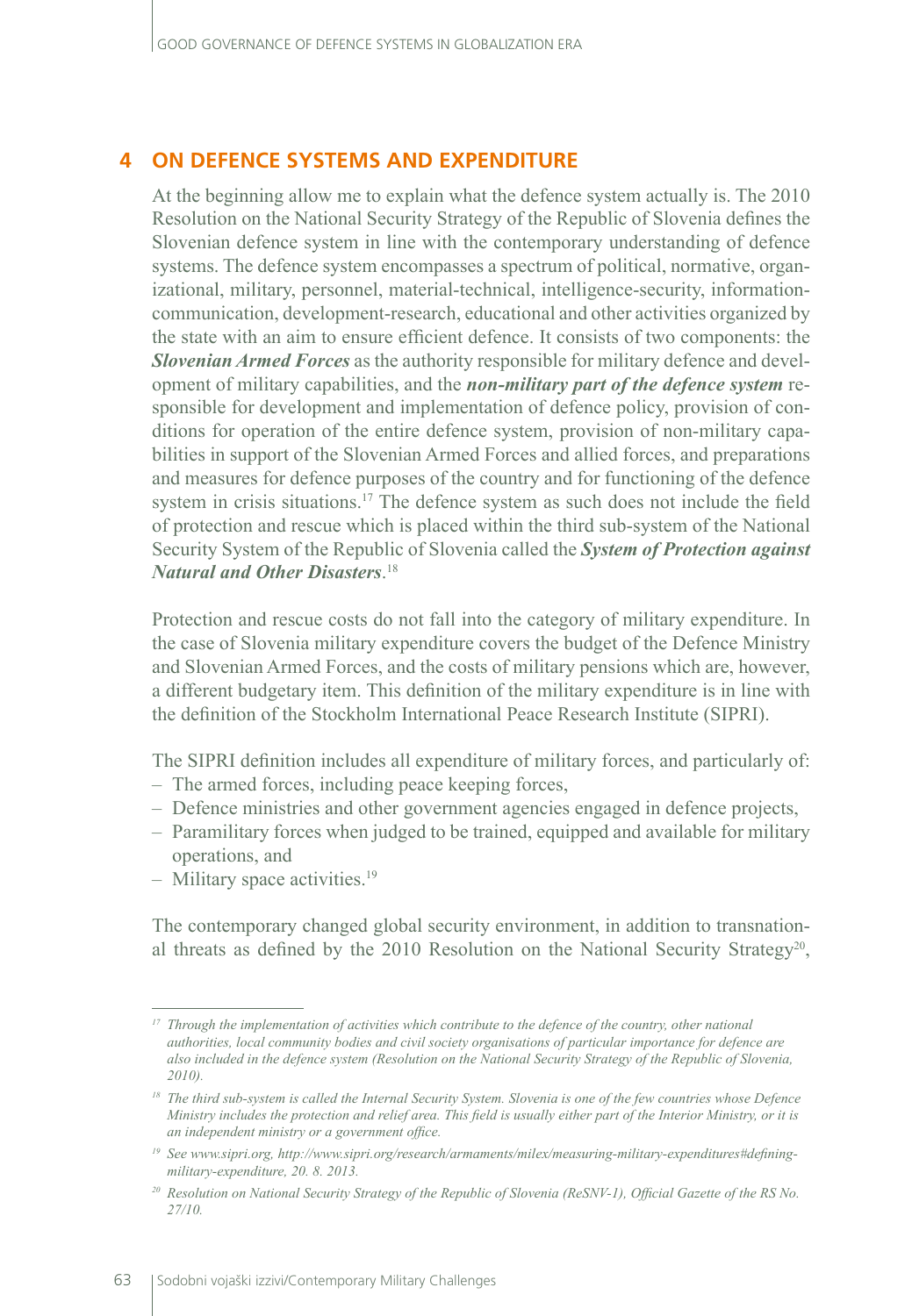increases the military-security lack of predictability<sup>21</sup> as a result of the global multipolarity. Until the end of the 1980s when the world was divided into two blocs, the world of two superpowers was more or less globally balanced. The wars that broke out were under sole »control« of one of the superpowers. However, when this balance fell apart, leading to asymmetry<sup>22</sup> of global conflicts, the lack of predictability became one of the risk factors also on the global level.

Table 3: The 15 countries with the highest military expenditure in 2012 Spending figures are in US\$, at actual prices and exchange rates. The figures of changes are calculated from spending at permanent prices in 2011.

| Rank           |                |               | Spending in        | Changes (%) |         | Share of GDP (%) x |       |
|----------------|----------------|---------------|--------------------|-------------|---------|--------------------|-------|
| 2012           | 2011           | Country       | 2012 (\$ billions) | 2011-12     | 2003-12 | 2012               | 2013  |
|                | $\mathbf{1}$   | <b>USA</b>    | 682                | $-6.0$      | 32      | 4.4                | 3.7   |
| $\overline{2}$ | $\overline{2}$ | China         | (166)              | 7.8         | 175     | (2.0)              | (2.1) |
| 3              | 3              | Russia        | (90.7)             | 16          | 113     | (4.4)              | (4.3) |
| $\overline{4}$ | $\overline{4}$ | <b>UK</b>     | 60.8               | $-0.8$      | 4.9     | 2.5                | 2.5   |
| 5              | 5              | Japan         | 59.3               | $-0.6$      | $-3.6$  | 1.0                | 1.0   |
| 6              | 5              | France        | 58.9               | $-0.3$      | $-3.3$  | 2.3                | 2.6   |
| $\overline{7}$ | 8              | Saudi Arabia  | 56.7               | 12          | 111     | 8.9                | 8.7   |
| 8              | $\overline{7}$ | India         | 46.1               | $-0.8$      | 65      | 2.5                | 2.8   |
| 9              | 9              | Germany       | (45.8)             | 0.9         | $-1.5$  | (1.4)              | 1.4   |
| 10             | 11             | Italy         | (34.0)             | $-5.2$      | $-19$   | 1.7                | 2.0   |
| 11             | 10             | <b>Brazil</b> | 33.1               | $-0.5$      | 56      | (1.5)              | 1.5   |
| 12             | 12             | South Korea   | 31.7               | 1.9         | 44      | 2.7                | 2.5   |
| 13             | 13             | Australia     | 26.2               | $-4.0$      | 29      | 1.7                | 1.9   |
| 14             | 14             | Canada        | (22.5)             | $-3.9$      | 36      | (1.3)              | 1.1   |
| 15             | 15             | Turkey xx     | (18.2)             | 1.2         | $-2.1$  | 2.3                | 3.4   |
| World          |                |               | 1753               | $-0.5$      | 35      | 2.5                | 2.4   |

**( )** *= SIPRI assessment*

**x** *Military spending figures in percentage of GDP are based on the International Monetary Fund (IMF) data of October 2012.*

**xx** *the United Arab Emirates may have been ranked the fifteenth; however, there is no available data for the UAE in 2012.*

Source: SIPRI nahttp://www.sipri.org/research/armaments/milex/Top%2015%20table%202012.pdf,25.4.13

*<sup>21</sup> More on defence-military aspects in D. Črnčec, Izzivi in priložnosti Slovenije v geopolitičnem in geostrateškem okolju 21. stoletja, in Izzivi moderne države (edited by M. Avbelj), FDŠ, Brdo pri Kranju 2012, pp. 33–66.*

*<sup>22</sup> More thoroughly on asymmetry and conflicts in D. Črnčec, D. Guštin and U. Svete, Asimetrija in nacionalna varnost: od zgodovinskih izkušenj do sodobnih izzivov, Defensor, Ljubljana 2011.*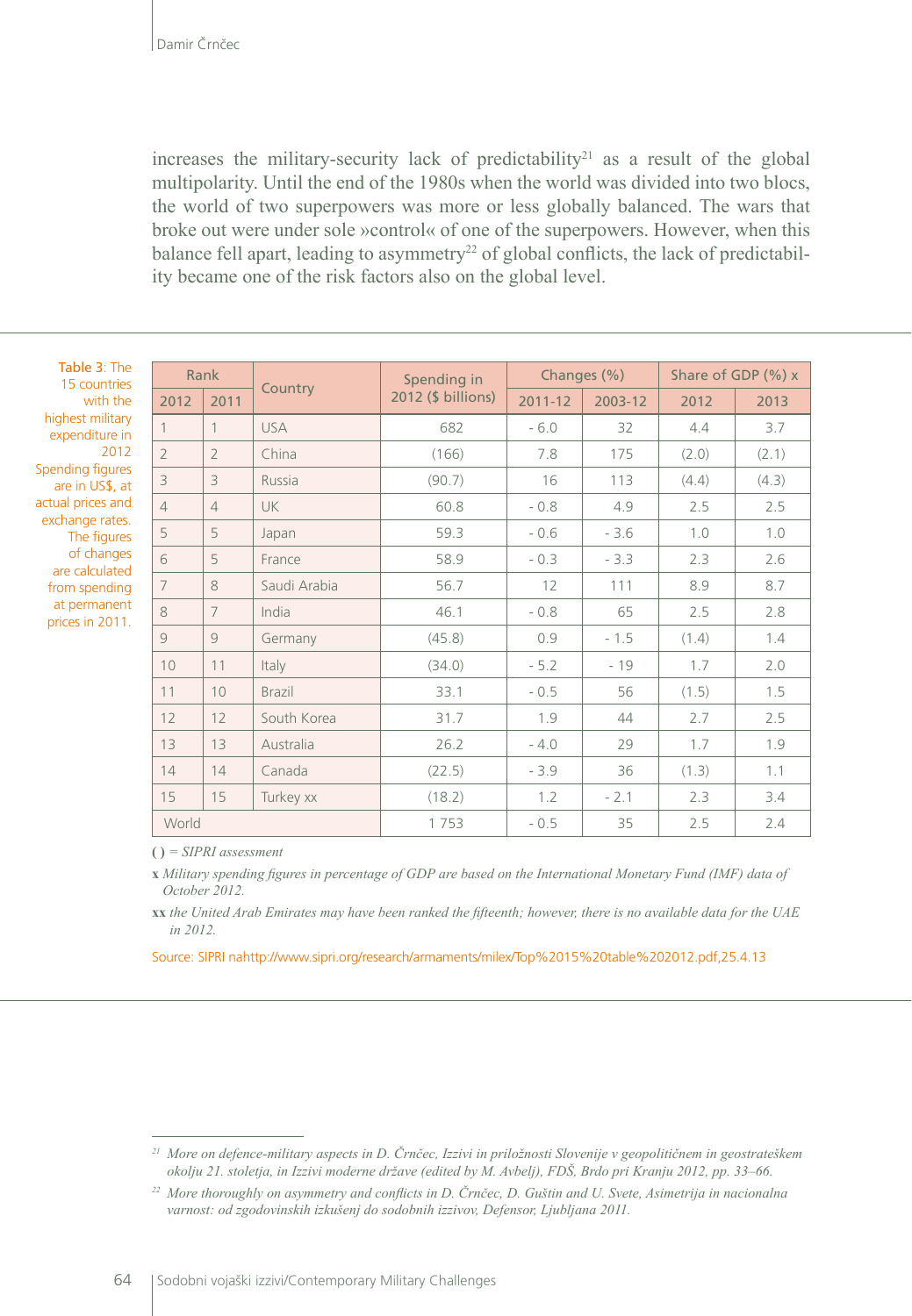At this point I would like to, with regard to defence-military issues, emphasize a unique asymmetry we can witness in today's world. The costs of military expenditure as defined by SIPRI<sup>23</sup> are 2.5% of the global GDP. In 2003 this figure amounted to 2.4% of the global GDP. Particularly striking are the following data from Table 3: China increased its military spending by 175%, Russia by 113%, Saudi Arabia by 111%, India by 65% and Brazil by 56%. On the other hand, the Western statistics are as follows: Canada and the United States increased their military spending by 36%, Australia by 29% and the United Kingdom by 4.5%. Italy decreased its military spending by 19%, France by 3.3%, Germany by 1.5% and Japan by  $3.6\%$ <sup>24</sup> A short analysis of these data shows that in the past ten years the costs of military expenditure have increased by 0.1% of the global GDP. If speaking of military spending as equivalent to 2.5% of the global GDP, the expenditure has increased most in non-Western countries and the least (or they even decreased) in western European countries, including Slovenia. Nevertheless, 58% of the expenditure is spent by the United States, western and central Europe, which means a decrease from 60% in the peak years of 2008 and 2009. China is increasing its defence expenditure and developing global-range capabilities. In April 2013 the media reported that after launching its first aircraft carrier in 2011, China started to construct a new one.<sup>25</sup> Aircraft carriers are ships that are not intended for coastal defence. They are deep waters ships and represent global military resources. The highest number, ten, is possessed by the United States.

After the end of the Cold War, Europe started to gradually reduce the size of armed forces. This process was accelerated by the beginning of the global economic crisis which is most evident exactly in Europe. At this point the term disarmament would not be the most appropriate to use; however, if this trend continues, this is exactly what will happen. Although cumulative figures are still quite high, the percentage of GDP allocated for defence purposes is decreasing. For some time this fact can still be justified with an excuse that Europe perceives the military threat as reduced, which is stated also by the Slovenian National Security Strategy. However, it is not necessarily so. Numerous armed conflicts in the past two decades at the EU borders have proved quite the opposite. The Balkans area is still a powder keg although not to the extent it used to be, the Mediterranean is in either a latent or open (Syria) conflict, while the Caucasus Mountains continue to require careful monitoring. International interventions in Iraq and Afghanistan were conceptual experiments how to solve a conflict starting from its roots. The success of this concept will be discussed for quite some time.

Upon their entry into NATO in 2004, Slovenia and six other new member states undertook to increase their defence expenditure to two per cent of GDP. However, Slovenia did not increase them. What is more, it drastically decreased them so that

*<sup>23</sup> Stockholm International Peace Research Institute, the Swedish independent research institution which, among other things, is engaged also in global security issues.* 

*<sup>24</sup> The 15 countries with the highest military expenditure in 2012, www.sipri.org, 25. 4. 2013.*

*<sup>25</sup> China building new aircraft carrier (Kitajska gradi novo letalonosilko, Večer, 25. 4. 2013).*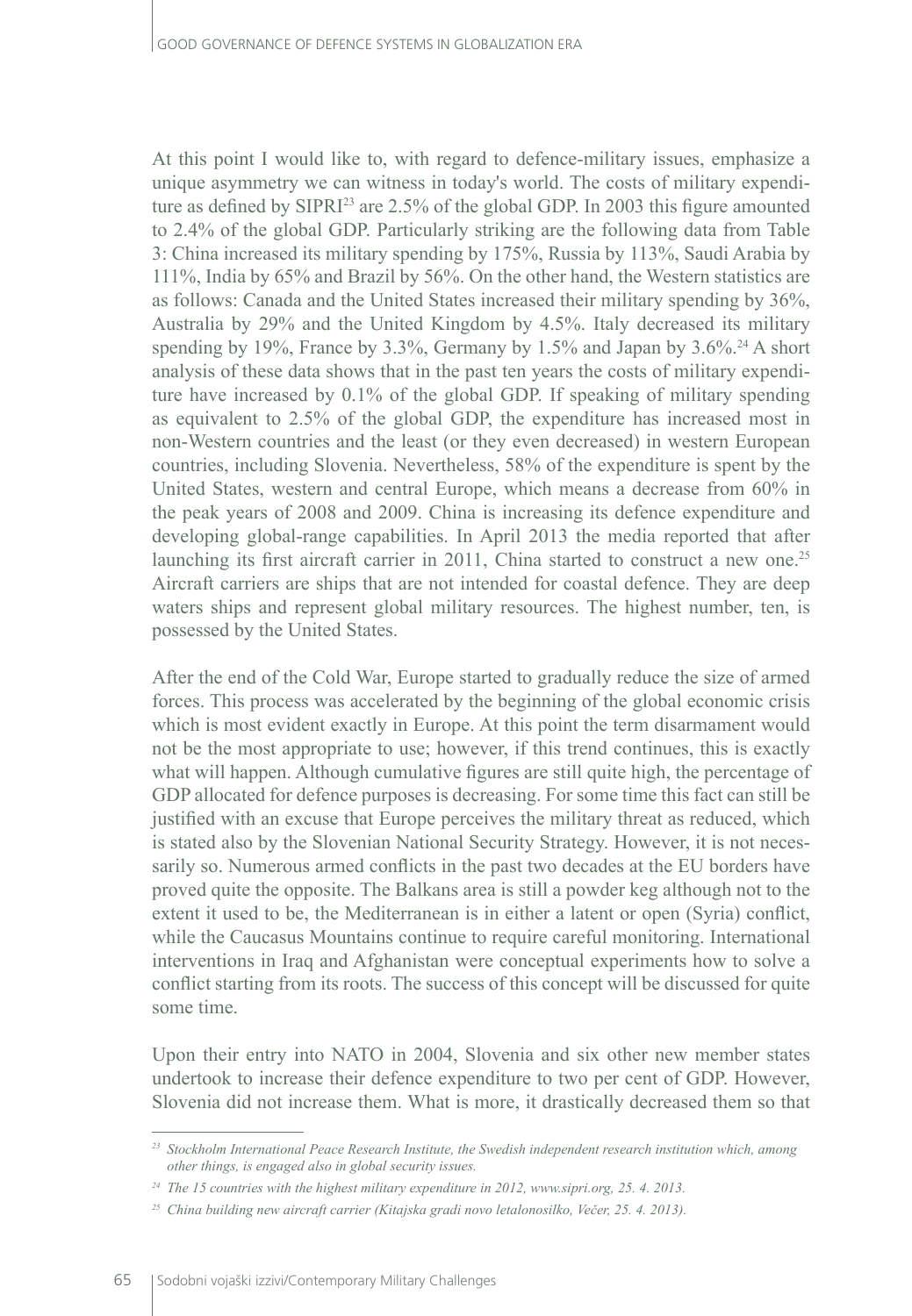in 2012 they amounted to only a good percent of GDP<sup>26</sup>. The forecast for 2013 and 2014 predicts a further decrease to between 0.8 and 0.9% of GDP. The ratio between the costs of the personnel, operational activities and acquisition of new equipment is dramatic. Almost 85% of the resources are allocated for the personnel and less than five per cent for acquisition of new equipment. At this point a question arises whether the defence system allowing such unprofessional anomalies is well governed. However, the things are, of course, not as they seem. Under the existing financial circumstances the defence system is a vegetating system. It is a system in need of an efficient shock therapy and establishment of a professionally sustainable situation and ratio between the financial resources allocated for the personnel, operational activities and equipment.

The proposal how to tackle defence priorities with available resources focuses on the following four main points: a new review of ambitions and priorities; continuation of reforms in the Slovenian Armed Forces; development of new starting-points for negotiations with NATO on new capability goals; and regulation of the crisis management system and civilian capabilities provision (Garb, 2012, p. 72). The proposal aims to find a solution to defence issues, starting with good governance of the defence system. In the process of further optimization and rationalization we must also address the issues relating to the environment in which the defence system operates. Our reasoning must therefore stem from the fact that integration is urgent within both, the defence and interior structures. The integrated defence structure on one side and the internal security structure on the other should then be optimally and rationally integrated. However, integration of these two structures is impossible for numerous expert-level reasons. As the key reason I would like to emphasize the fact that the political system in a still young Slovenian democracy could not handle this, as such organization would overly resemble the organization of security structures in totalitarian countries. Besides, Slovenia has already had such experience. Radical reforms of the defence and security system are, and will be even more, urgent. Their legitimacy must be ensured through a public expert and political discussion, and later on through a wide support when adopting new legislative solutions.

This short discussion is an introduction into understanding of a phenomenon that influences an individual operating in the defence-security sphere of a globalized world. Understanding of the basic conceptual apparatus and establishment of a semantic common denominator are of key importance when starting to study complexity of global processes and understanding the role of governance and operations. Regardless of who is big or small, reach of poor, we are all faced with globalization here and now. Understanding of this phenomenon enables individuals to take advantage of available opportunities and, at the same time, to avoid obstacles. The global economic crisis is not a crisis in India, China or most developing world countries. It is a Eurocentric view of the global economic situation in which the West is losing the position it held **Conclusion**

*<sup>26</sup> Detailed information is available in Garb, 2012.*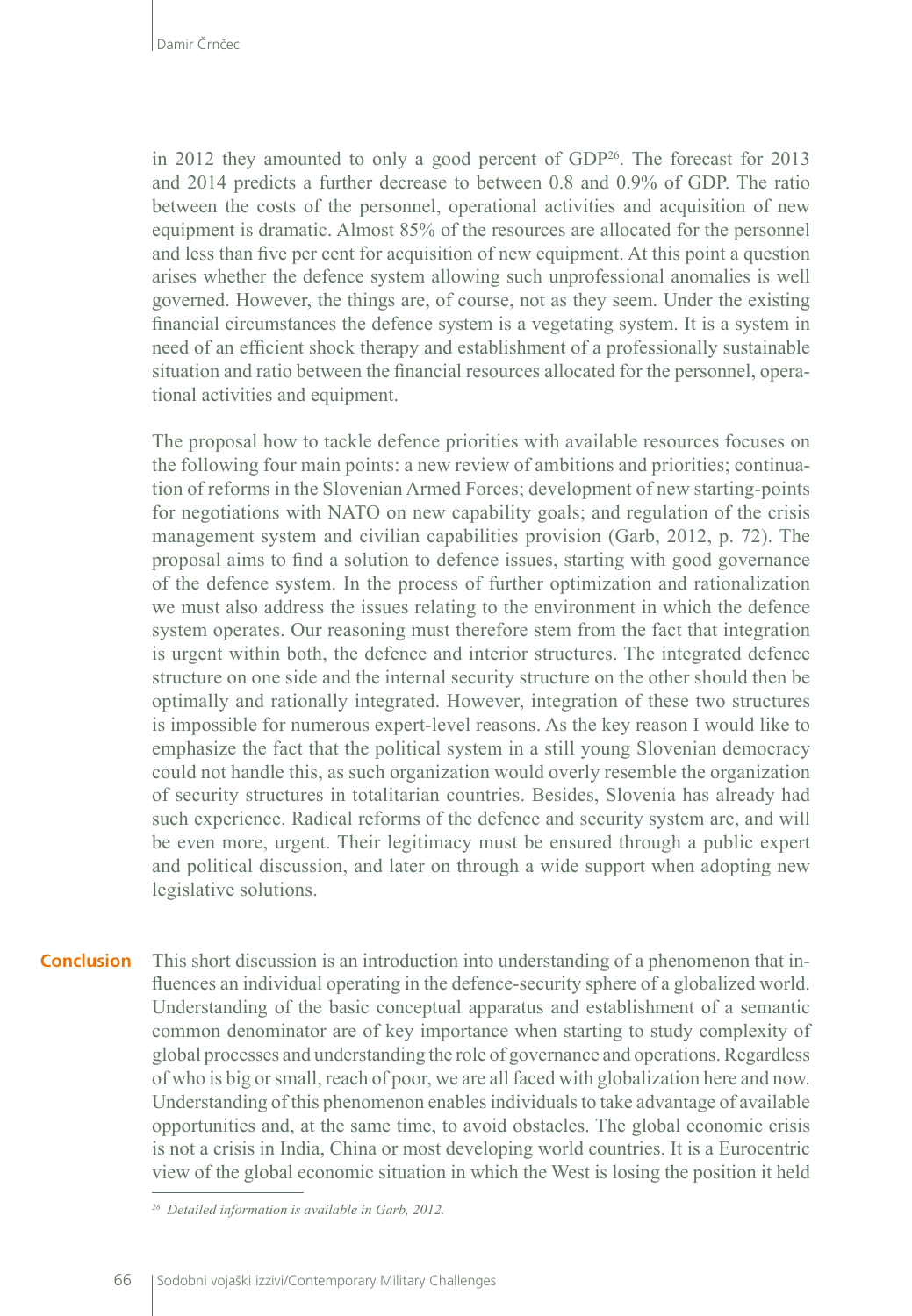at the beginning of the industrial revolution. Globalization, economic interdependence, informatisation and telecommunications have accelerated economic growth in developing countries. An important factor of the economic growth is also good governance and operations in relation to political stability. China and India can set an example for all the countries to see how important political stability and understanding of the need for good governance are.

Namely, global governance starts with ourselves, with our operation and performance in a micro-environment. Good governance on a micro-level can then serve as a good companion on the path towards inclusion in the processes on a macro and global level. This is true for each and everyone of us as well as for the country. Good governance, that is governance on a micro level, *intra-governance*, is a pre-condition for successful external, *extra-governance* on a macro, global level, whereas an ability of our own intra- and extra-governance depends on the ability to take decisions. However, this ability decreases with increasing indebtedness of the country and its external unreliability resulting from unusual actions of its managers.

Governance of defence systems as a special skill or science is something that needs to be built, upgraded and cherished. *Firstly*, it is an area whose scientific research needs to be expanded and deepened. We must make sure that knowledge and findings do not remain captured in academic classrooms, but that they become available also to key decision-makers and governors. Academics and practical governors must then make sure that their experience and findings are regularly exchanged and upgraded. *Secondly*, the public discussion must stem from the fact that Slovenia is an independent and democratic state governed by the rule of law, which draws its power from the referendum will of its people that opted for an independent country. *Thirdly*, thorough discussions on urgent reforms in the defence and security area are and will continue to be required also in the future. The results must be concrete proposals on how to proceed. We must begin with the fact that integration is urgent within both, the defence and interior structure. The integrated defence structure on one side and the internal security structure on the other should then be optimally and rationally integrated. *Fourthly*, we must start from the wider Euro-Atlantic framework of which we form an integral part. Let us not reinvent the wheel. Let us not discuss how to transform the army into the police or the other way around. Such practices do not exist, as neither democracy nor comparative foreign practice can handle them. Besides, putting the blame on financial optimization is only a cheap excuse. And, *lastly*, the search for a wider social and political consensus on the urgent basic reforms in the defence and security area is the only right and possible way forward. Let us not discuss whether this is necessary. A modest contribution of this article proves we have already outgrown this discussion. We must stop the slow death of the police and army, and find the right solution for at least a decade or two. The debate must begin and end with a thorough discussion on good governance on all levels of defence and internal security structures.